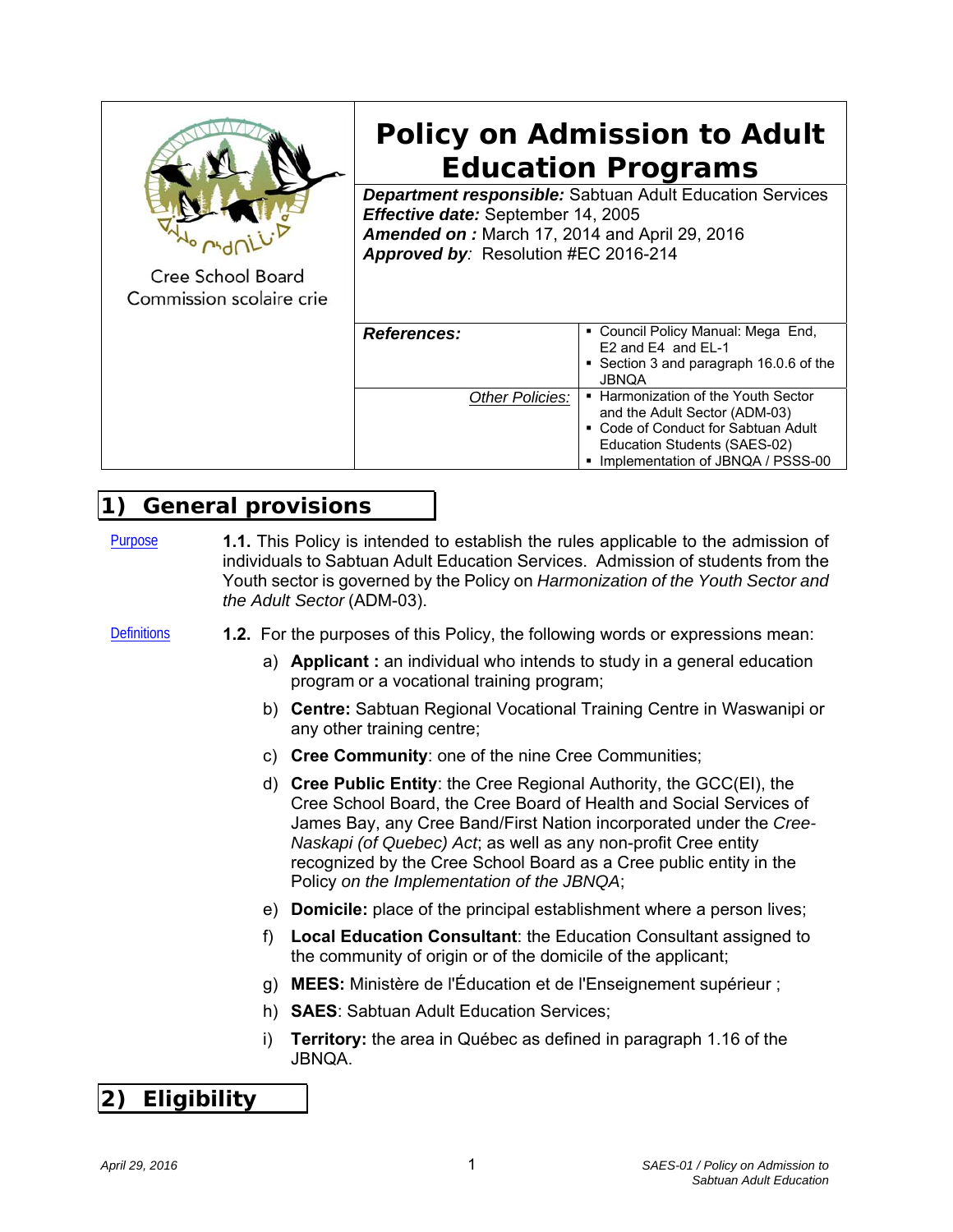Domicile **2.1.** An applicant may qualify to enroll in a program if he is domiciled in a Cree community.

JBNQA Cree **Beneficiary** 

**2.2.** A JBNQA Cree Beneficiary who is not domiciled in a Cree Community may be eligible for a program if he:

- a) has been resident within the Territory for at least 183 consecutive days at any time during the 10 year period immediately prior to his application to the Program;
- **or**
- b) has applied to a program which will be provided in a centre for a period of 90 consecutive calendar days or more and undertakes to reside within the Territory for the duration of said program.

Applicants domiciled out of the Territory while employed by a Cree Public Entity and relocated for their employment out of the Territory will be presumed to have been resident within the Territory for their period of employment with such Cree Public Entity. Children of employees of Cree Public Entities who have not reached the age of majority (18 years of age) will be presumed to have the same residence as that of the parent with whom they reside.

**2.3.** To be eligible for a General Education Program, an applicant must meet both of the following conditions:

- a) be at least 16 years old of age on June  $30<sup>th</sup>$  preceding his admission;
- b) not be registered in the youth sector.

**2.4.** To be eligible for a Vocational Training Program, an applicant must meet one of the following conditions:

a) hold a Secondary School Diploma (SSD) and meet the requirements for admission to the program established by MEES;

### **or**

- b) be at least 16 years of age on September 30 of the school year in which vocational training is to begin, meet the requirements for admission to the program, and not be registered in the youth sector on September 30;
- **or**
- c) be 18 years of age or over and have the functional prerequisites prescribed for admission to the program;

**or**

d) have earned Secondary III credits in language of instruction, second language and mathematics in the programs of study established by the Minister and who will continue their general education courses concurrently with their vocational training in order to obtain the Secondary IV credits they are missing among the following: language of instruction, second language and mathematics in the programs of study established by the Minister.

> *Adapted from Chapter 7 of the MEES administrative Document SERVICES AND PROGRAMS OF STUDY / Vocational Training 2012-2013*

**General Education** Program

**Vocational Training** Program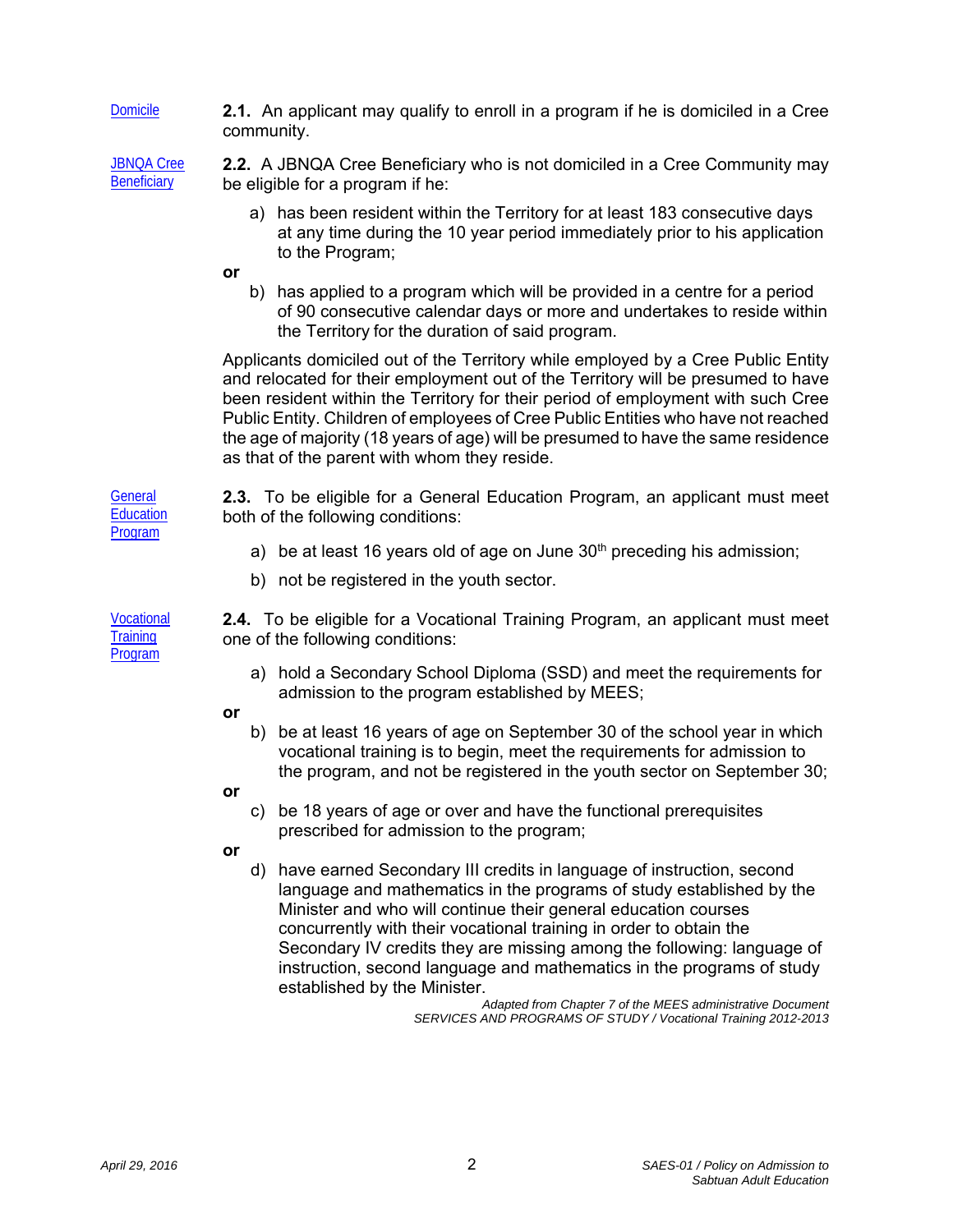#### **Handling of Special Cases**

Authorized withdrawal

- **2.5.1** A student who wishes to be granted an authorized withdrawal must:
	- a) meet with his Local Education Consultant to discuss his withdrawal;
	- b) provide formal notification clearly indicating the reasons for his withdrawal.

**2.5.2** This letter must be forwarded to the Coordinator of Adult Education – Administrative Services for review. When reasons are deemed appropriate an official letter will be sent to the student reflecting that authorized withdrawal has been granted.

Any student granted authorized withdrawal is eligible to re-apply at any time.

- **Unauthorized** withdrawal **2.6.** Any student who chooses to abandon a Sabtuan Adult Education Program without authorization will be considered as an unauthorized withdrawal. He will not be able to register for another program under SAES for a period of 1 year after the end date of the Program.
- Expulsion **2.7.** Any student who is expelled from a Sabtuan Adult Education Program will not be able to register for another program under SAES for a period of 2 years after the date of expulsion.

### **3) Application Process**

- Submission **3.1.** An applicant must provide the following documents to the Local Education Consultant:
	- a) a completed application form;
	- b) copy of the most recent official transcript (relevé de notes);
	- c) previous secondary report cards;
	- d) original long form birth certificate (will be returned to the applicant);
	- e) copy of the Social Insurance Number AND Health Insurance card;
	- f) any other documents required for a specific program as described in the *Guide for Conditions of Admission* – *SAES* (ex: driver's licenses, medical, etc.);
	- g) letter of application specifying the applicant's goals and motivation.
- Deadlines **3.2.** The application deadlines are:
	- a) General Education: March 1<sup>st</sup> for the next school year;
	- b) Vocational Training Programs: 8 weeks before the official starting date of a Program.

Applications received after the deadline may be considered only if space is available.

Transfer **3.3.** Students will not be permitted to transfer from one program to another without prior recommendation from the Local Education Consultant where the program is being offered and approval from the concerned Coordinator of the Program. When the program has already started, such request must be done within the first 2 weeks.